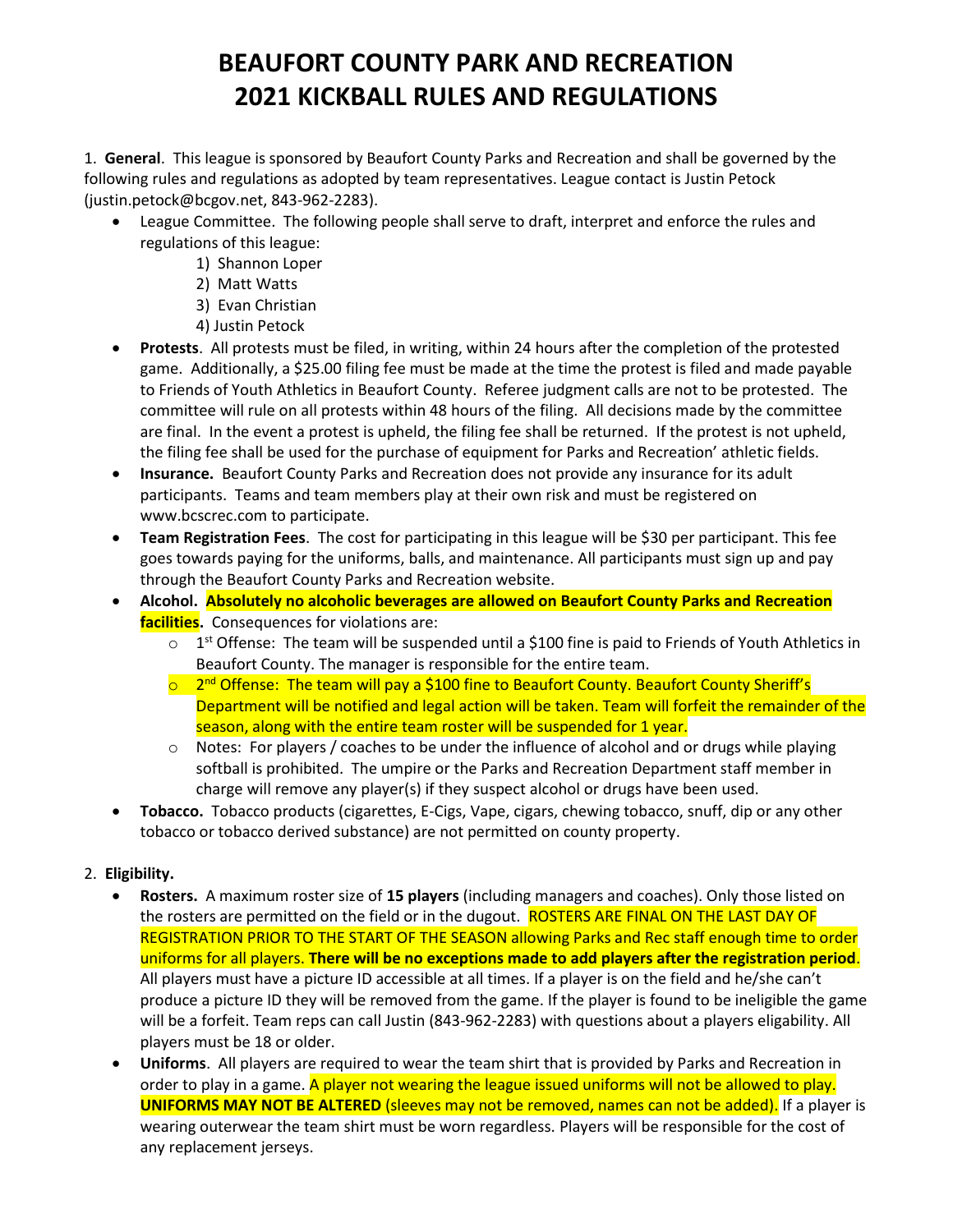- **Switching Teams.** A player may switch teams only with the consent of both team's coaches and the approval of Parks and Recreation. The change must be reported to Parks and Recreation prior to the next scheduled game. No switching of teams will be allowed after the 3<sup>rd</sup> week of the season.
- **Ineligible Players.** Any team that uses a player deemed ineligible in accordance with any of the rules and regulations contained herein shall forfeit all matches in which the ineligible player participated. Further disciplinary actions may result.

#### 3. **Unsportsmanlike Conduct.**

- **General.** Unsportsmanlike conduct at the field will not be tolerated. This applies to teams, individual players, coaches and spectators. Violators are subject to appropriate action by the league committee and / or Parks and Recreation, including suspension or expulsion from the team or gym.
- **Suspensions and Fines.** Any coach or player ejected from a game by an official or Beaufort County Parks and Recreation employee will be suspended and pay a fine to Friends of Youth Athletics in Beaufort County at the Buckwalter Recreation Center (905 Buckwaler Pkwy, Bluffton) before being reinstated. This includes tournament matches. This money will be used to finance youth sports scholarships. Number of ejections will also be the first tie breaker for playoffs/seeding – the team with the least amount of ejections (hopefully NONE!) will win any tie breaker scenarios.
	- $\circ$  1<sup>st</sup> ejection \$25 fine and one game suspension
	- 2<sup>nd</sup> ejection \$50 fine and one game suspension
	- $\circ$  3<sup>rd</sup> ejection \$75 fine and suspension for the remainder of the season
- **Flagrant Misconduct.** If an ejection is due to flagrant misconduct or unsportsmanlike conduct, then the following penalty will be imposed: a fine of \$100.00 payable to Friends of Youth Athletics in Beaufort County will be levied and a five game suspension will be imposed. Additionally, the offending individual may be subject to banishment from the league. The League Commissioner will rule on this decision, and all decisions are final. Flagrant misconduct or unsportsmanlike behavior shall include but not be limited to the following:
	- Intentionally trying to cause injury to another player.
	- **Pushing or striking a league official.**
	- Excessive verbal abuse of an official or league representative.
	- Fighting or striking an opposing player or coach.
- **Ejections and Multi-League Play**. If a player is ejected from any game and plays in multiple leagues, that player must sit out the suspension time and then pay the re-instatement fine payable to Friends of Youth Athletics in Beaufort County before that player can play in ANY League game. For Example, if you are playing both Adult Softball and Adult Kickball and are ejected from Adult Softball, you will not be eligible for Kickball or Adult Softball until the fine is paid and the suspension is served.

#### 4. **Player Minimum.**

- The minimum allowed to begin a game is eight (8), of which three (3) must be female. If you play with nine (9) or (10) players in the field, you must have at a minimum of four (4) females.
- A team may not have less than three (3) female players on the field at all times.
- If a team does not have eight (8) players they may borrow a player from the opposing team only. If this occurs, the game will be considered a forfeit for the team with less than eight (8) players. You can still play, with no umpire, if you would like but it will go down as two (2) 7-0 wins for the team with 8+ players.
- The starting eight (8) to ten (10) players plus the substitutes for the field can be actively rotated through the game with no substitution limits. All players will kick in the line up.
- If a team begins play with eight (8), nine (9), or ten (10) players, that team may continue the game with one less player than it began with whenever a player leaves the game for any reason other than an ejection. If the loss of a player is the result of an ejection and that team does not have enough personnel to match its original starting strength, then the game shall be a forfeit in favor of the opposing team. If the player leaving the game is a base runner, they shall be declared an out.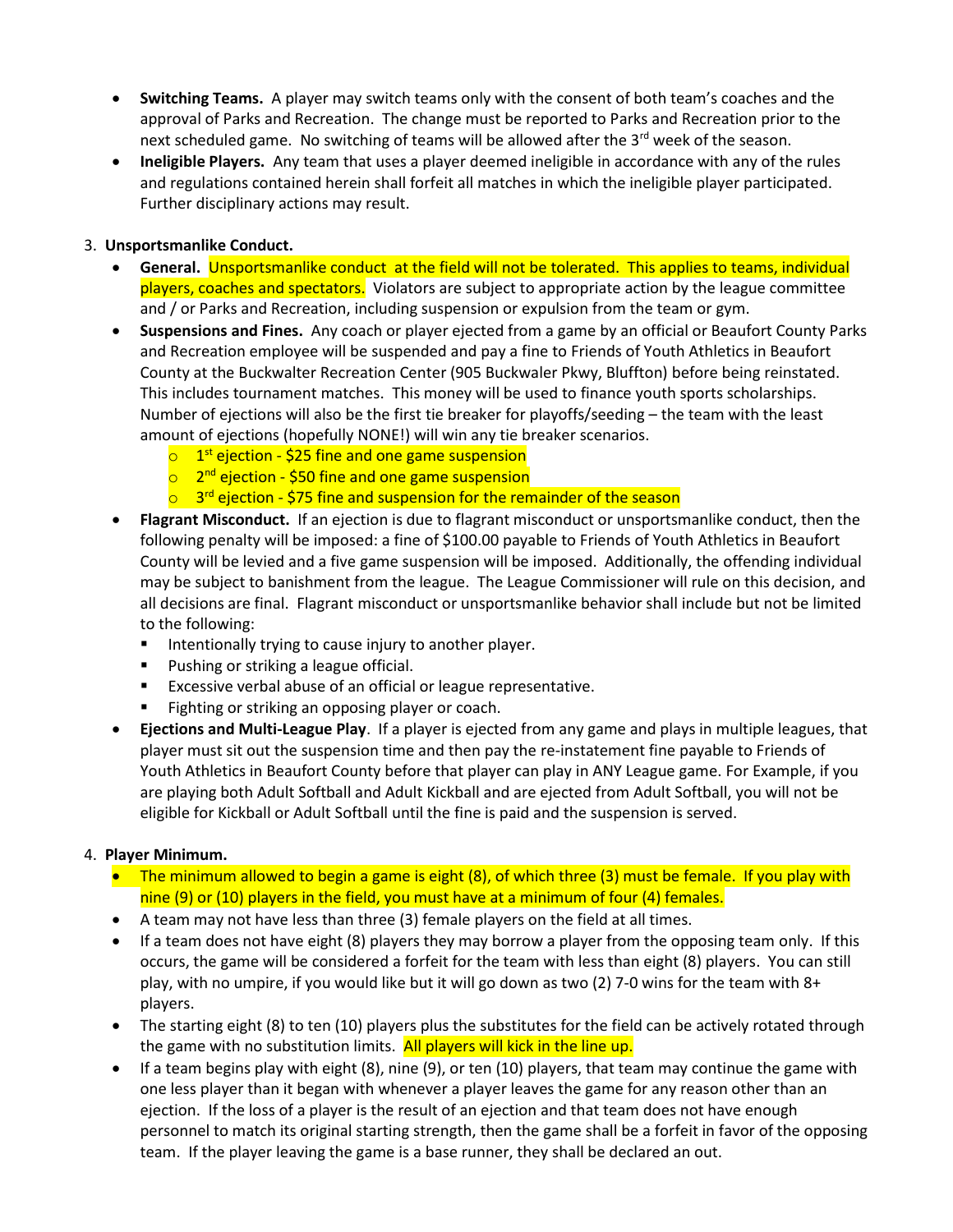#### 5. **Game Time.**

- The first game time will be 6:00pm
- The first game is the only game with a ten-minute grace period.
- Games will consist of 7 innings or a 60 minute time limit. No new inning will begin after the 50 min mark.

#### 6. **Line-ups.**

- All participating players must appear on written lineups, reflecting that game's kicking order, to be exchanged between the captains of each team before play begins.
- Kicking order must alternate sex. For example, if your lead-off kicker is a male, your next kicker must be female. If you have 4 females and 10 players, your order should be M,F,M,F,M,F,M,F,M,M or visa versa.
- The kicking order will alternate sex until the team runs out of one sex then the rest of the players will be added. For example, a team with 3 girls and the rest guys will have a kicking order of M,F,M,F,M,F,M,(the rest if the males until everyone has kicked once).
- A claim of improper kicking order must be made to the official who will make the final determination. Such a claim must contain two parts:
	- o that the written kicking order was exchanged
	- $\circ$  that the claim is made on the field no sooner than the first pitch thrown to the accused "wrong" kicker, and no later than the first pitch thrown to the subsequent kicker.
	- $\circ$  The burden of proof rests with the accused team. Any resulting play is nullified by a finding of improper kicking order, with an out recorded for the "wrong" kicker. A player removed from the kicking order for ejection, injury, illness, or any reason does not constitute an improper kicking order.

#### 7. **Equipment.**

- Athletic shoes are required. Dress shoes, flip flops, and bare feet are not allowed. Metal cleats are not allowed.
- Kickballs will be provided by Parks and Recreation to use during the game. A Kickball measuring 10 inches in diameter when properly inflated
- While participating, players must properly wear the official athletic clothing designated for their use.
- Players may wear protective equipment providing it does not offer the wearer an unfair performance advantage. Any equipment deemed as a performance enhancement must be removed or the player will be removed from play.
- All player attire is an extension of the player.

#### 8. **Mercy Rule.**

- The mercy rule is in effect during regular season play and tournament play except for the championship game. When any of the margins listed below are reached, the game will end in favor of the team in favor of the following margins:
	- $\circ$  After three innings of play: margin of 20+ runs.
	- o After four innings of play: margin of 15+ more runs.
	- $\circ$  After five or more innings of play: margin of 10+ runs.

#### 9. **Courtesy Runners.**

- Each team is allowed two courtesy runner, one for each sex, per inning.
- Courtesy runners may be used at any time. Courtesy runners must be of the same sex as the base runner they are replacing: male for a male; female for a female.
- In the event that you bat around during the inning, you may run for the same runner previously ran for earlier in the inning if they reach base again. It must be the same courtesy runner that was used earlier in the inning.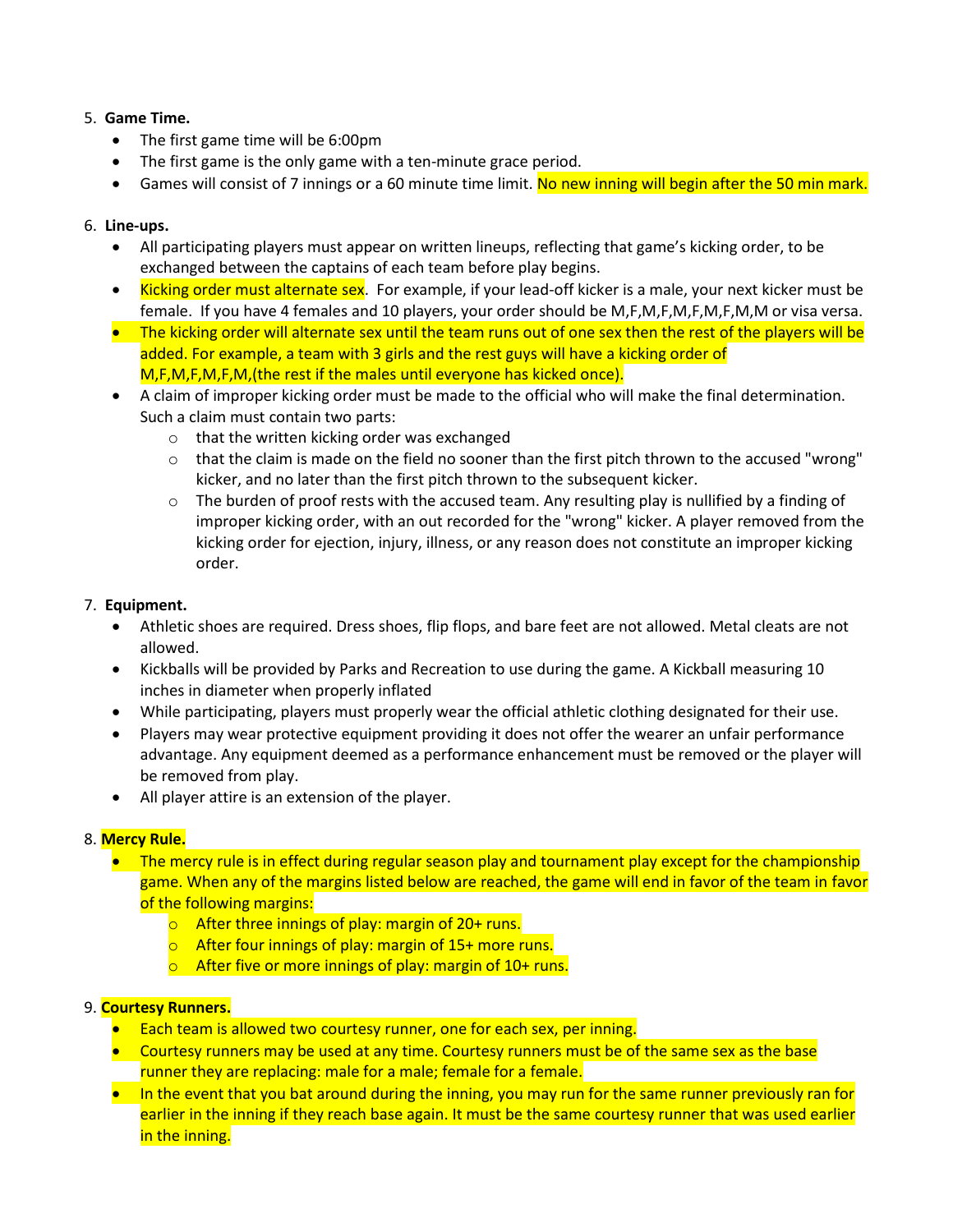**If the courtesy runner's spot in the kicking order comes up while they are still on base, the team will take** an automatic out in the kicking spot and the runner will remain on base.

#### 10. **Officials.**

 Teams will be responsible for officiating games during the season. Team contacts will be given a umpire schedule prior to the season beginning. If you do not show up for a game that your team is responsible to umpire, it will be considered a forfeit against your team.

#### 11. **Make-up Games.**

- All games officially postponed due to weather or other reasons shall be rescheduled by the League Commissioner.
- Games may not be rescheduled or postponed except by prior approval from the Parks and Recreation department. A minimum of one week's notice is required for rescheduling consideration.
- Parks and Recreation reserves the right to cancel make-up games which would have no impact on the final standings.
- One attempt, if possible, will be made to get a postponed game made up. If that attempt is also postponed, the game will go as a no contest.

#### 12. **Forfeits.**

- Any team that forfeits three (3) games shall be automatically suspended from the league for the remainder of the season and tournament play. Forfeits will be declared in their spot for their remaining games. There will be no refund of registration fees.
- Forfeits shall be scored 7-0 in favor of the non-forfeiting team.
- 13. **Litter.** Each team is responsible for picking up trash after the game concludes.

#### 14. **Game Rules.**

- *PITCHING, CATCHING AND FIELDING*
	- o Balls must be pitched by hand. There are no restrictions on pitching style.
	- $\circ$  Proper Field Position must be maintained by all fielders while a pitch is in progress, and until the pitched ball reaches the kicker. Failure to be properly positioned will result in a Position Warning to the team that caused the infraction. The team's second and each subsequent Position infraction by that team that game will result in the kicker being awarded first base regardless of the outcome of the kick.
	- o **Proper Field Position is —**
		- **Fielders:** 
			- All fielders besides the catcher must remain in fair territory behind the 1st-3rd base diagonal;
		- **for Pitchers:** 
			- The pitcher must start the act of pitching with at least one foot within the pitching mound
			- The pitcher must have at least one foot on or directly behind the pitching strip when releasing the ball;
			- No part of the pitcher's front foot may be in front of or across the front edge of the pitching strip.
		- **for Catchers:** 
			- The catcher must be positioned within or directly behind the kicking box and behind the horizontal plane of the kicker, parallel to the front edge of home plate.
			- The catcher may not make contact with the kicker
- *KICKING*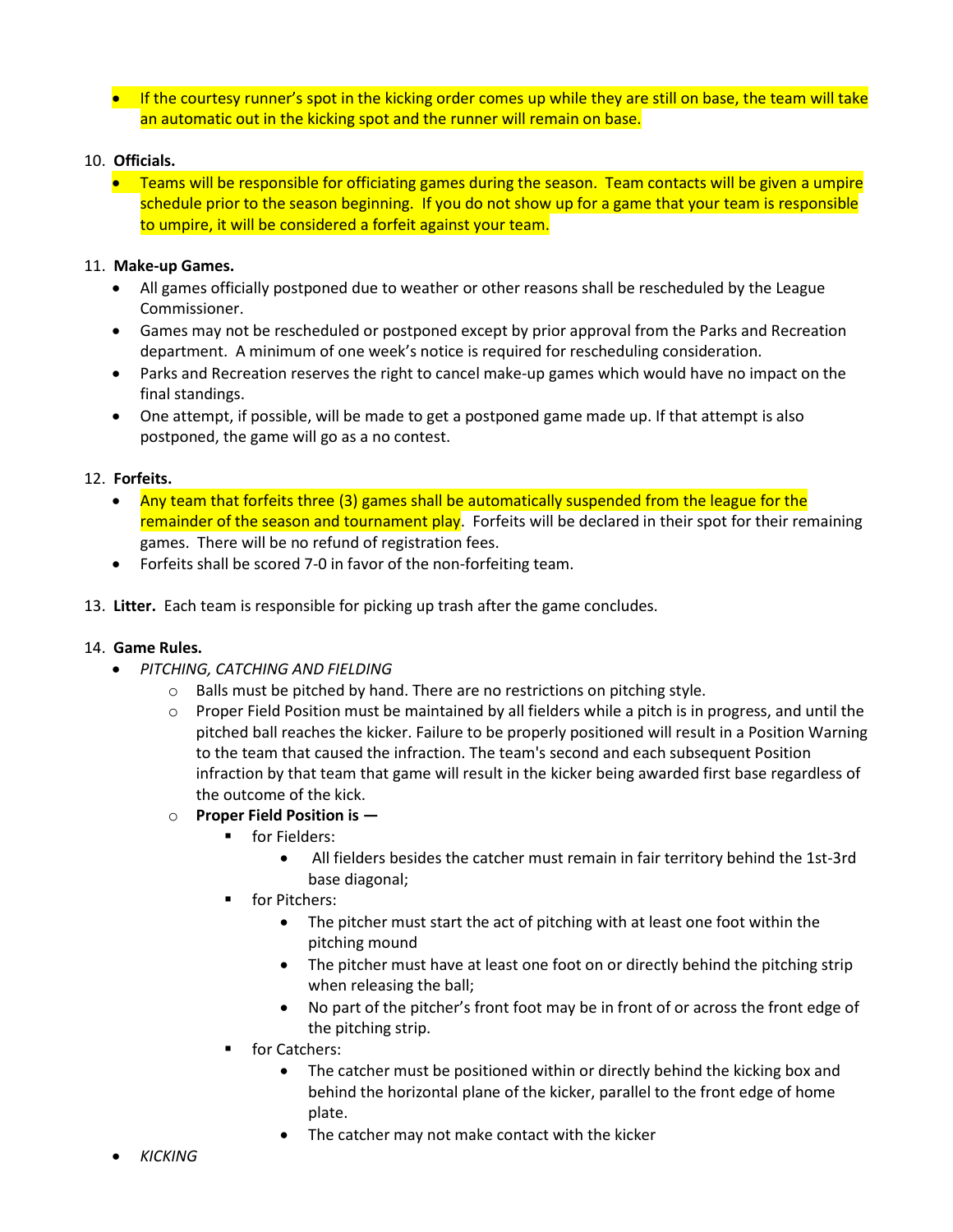- o All kicks must be made by foot or leg.
- o All kicks must occur:
	- at or behind home plate. The kicker may step on home plate to kick, however no part of the planted foot may be in front of or cross the front edge of the home plate.
	- within the kicking box. The kicker must have at least a portion of the plant foot within the kicking box during the kick. The kicker may line up outside of the kicking box.
- $\circ$  Bunting is only allowed by females. If a male attempts to bunt it will be counted as a strike.

#### *RUNNING AND SCORING*

- Runners must stay within the baseline. Any runner outside the baseline is out:
	- $\circ$  Runners may choose their path from one base to the next, and may follow a natural running arc;
	- $\circ$  Runners are free to change course to avoid interference with a fielder making a play;
	- $\circ$  When attempting to avoid a tag, runners may move no more than 4 feet out of their established path.
- **Obstruction.** 
	- $\circ$  Fielders may be within the baseline when doing so is necessary to make an active play on the ball, but must otherwise stay out of the baseline. Runners hindered by any fielder within the baseline, not making an active play for the ball, shall be safe at the base to which they were running.
- No leading off or stealing of bases is allowed. If you are off the base when the ball is kicked, it will be considered a out.
- Hitting a runner's neck or head with the ball is not allowed, unless the runner is sliding. Any runner hit in the neck or head while not sliding shall be considered safe. If the runner intentionally uses the head or neck to block the ball, and is so called by the Referee, the runner is out.
- A tag-up is a requirement to retouch or stay on a base until a kicked then caught ball is first touched by a fielder. After a tag-up a runner may advance. A runner failing to tag-up as required is out.
- All ties will go to the runner. Runners traveling from home plate may overrun first base, and may only be tagged out if actively attempting to advance to second base.
- Running past another runner is not allowed. The passing runner is out.
- A run scores when a runner touches home plate before the third out is made, EXCEPT that no run can score when the third out is made during a force play situation, or when the kicker is put out before touching first base.
- When a base is displaced during play, any runner is safe while in contact with the base's original and correct location. All displaced bases should be restored at the end of each play.
- *STRIKES*
	- $\circ$  A count of three (3) strikes, not including foul balls, is an out.
	- o A strike is:
		- A pitch that is not kicked and enters any part of the strike zone
		- An attempted kick missed by the kicker
- *BALLS*
	- $\circ$  A count of four (4) balls advances the kicker to first base, with the exception of four-pitch walks
	- $\circ$  If a kicker is walked on exactly four pitches, without being pitched any strikes or any resulting foul balls, the kicker will be awarded a walk of two bases.
	- o A ball is:
		- A pitch outside of the strike zone as judged by the Referee where a kick is not attempted
		- A pitched ball that does not touch the ground at least twice or roll before reaching the kicking box;
		- A pitched ball that is higher than one foot at the plate.
- *FAIRS AND FOULS*
	- $\circ$  A count of three (3) fouls is an out. Foul balls never count as strikes.
	- o A foul ball is: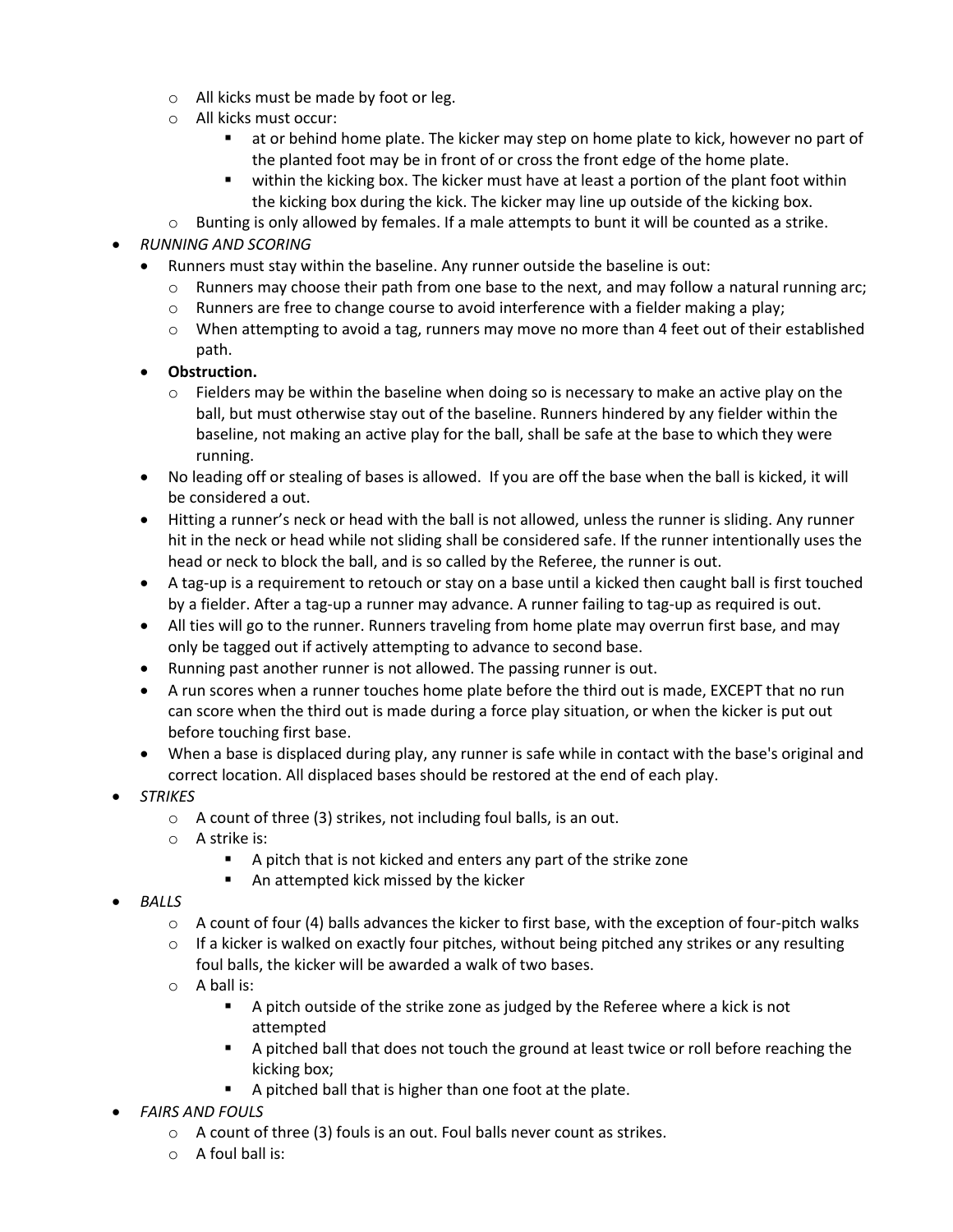- A kicked ball first touching the ground in foul territory
- A kicked ball first touching a fielder or umpire in foul territory, while the ball is over foul territory
- A kicked ball landing in fair territory, but touching the ground in foul territory on its own at any time before crossing 1st or 3rd base
- A kicked ball touched more than once or stopped in the kicking box by the kicker;
- A kicked ball first kicked outside of the kicking box;
- A kicked ball first touching a permanent object, such as a batting cage or fence.
- A kicked ball by a male player that comes to a full stop prior to crossing the 1st-3rd diagonal line without first being touched by a defensive player.
- o A fair ball is:
	- A kicked ball landing and remaining in fair territory
	- A kicked ball landing in fair territory then traveling into foul territory at or beyond 1st or 3rd base
	- A kicked ball first touching a player or Referee in fair territory
	- A kicked ball landing in fair territory, then touched by a participant in fair territory before touching the ground in foul
	- A kicked ball that touches a runner before touching the ground in foul territory
	- A kicked ball that touches the kicker once outside the kicking box before touching the ground in foul territory
	- A kicked ball by a male player that touches a defender prior to reaching the 1st-3rd diagonal line.
- *OUTS*
	- $\circ$  A count of three (3) outs by a team completes the team's half of the inning.
	- o An out is:
		- A count of three (3) strikes or three (3) fouls;
		- Any kicked ball (fair or foul) that is caught by a fielder
		- A force out- The tag by any part of a fielder's body of a base to which a runner is forced to run, before the runner arrives at the base
		- A runner touched by the ball or who touches the ball at any time while not on base
		- A kicker or runner that interferes with the ball
		- A runner off base when the ball is kicked
		- A runner physically assisted by a team member during play
		- Any kicker that does not kick in the proper kicking line up
		- **A** runner that passes another runner
		- **A runner outside of the baseline**
		- A runner who misses a base, as called by a umpire upon the conclusion of the play
		- A runner who fails to properly tag up on a caught ball, as called by a umpire upon the conclusion of the play
		- $\blacksquare$  A runner coming from home plate who steps on  $1^{st}$  base when required to use the extra base
- *BALL IN PLAY*
	- $\circ$  Once the pitcher has the ball in control and retains possession on the mound, the play ends. Runners who are off base at this time and in forward motion may advance only one base. Runners who are off base at this time and not in forward motion must return to the base from which they were running.
	- o **Interference is:**
		- When any runner on or off base intentionally touches a ball, or hinders a fielder. This interference causes the play to end, the runner to be out, and any other runners shall return to the base from which they came, unless forced to advance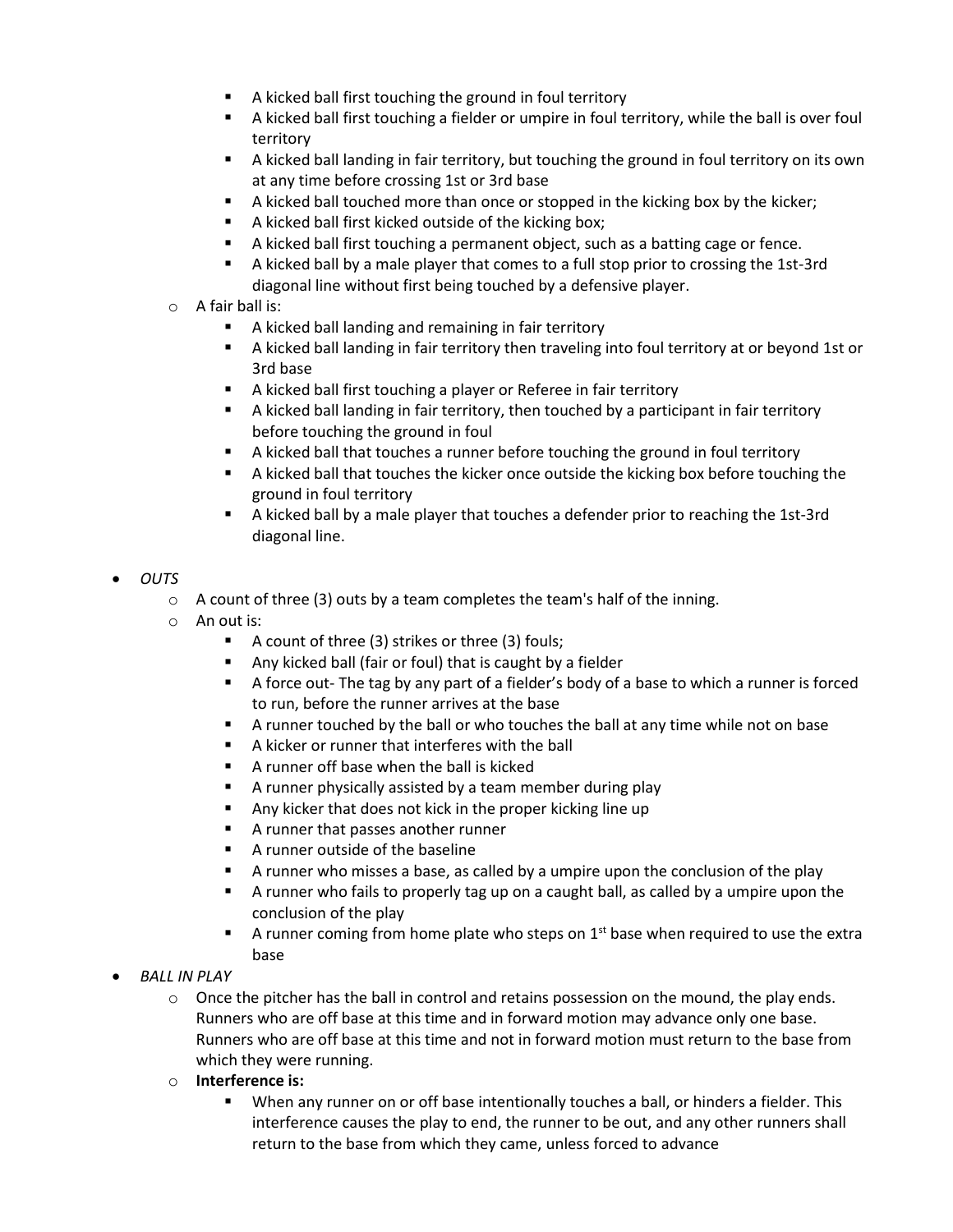- When any kicker intentionally touches a pitched ball by hand or arm before the pitch is called a Ball or Strike, or intentionally touches a kicked ball to render it foul. This interference causes the play to end, the kicker to be out, and any runners shall return to the base from which they came
- o **Infield Fly Rule:**
	- a fair fly ball (not including a line drive or a bunt) which can be caught by an infielder with ordinary effort, when first and second, or first, second, and third bases are occupied before two are out. If called, the kicker is out; however runners may advance at their own risk.

#### 15. **Tournament Play**.

- Tournament seeds are determined by the regular season standings.
- There will be a hour time limit all tournament games with the exception of the championship game which will consist of seven (7) innings with no time limit.
- For the entirety of the tournament, the home team will be decided by the higher seed.
- Tie-Breaker Rule-If two teams are tied at the end of the regular season, the higher seed will be determined by:
	- o Fewest ejections- if still tied
	- o Head to Head, if still tied
	- o Head to Head run differential, if still tied
	- o Season run differential, if still tied
	- o Coin Flip
- Parks and Recreation will determine the number of teams for playoffs dependent upon the number of teams in the league.

\*Some rules and Images were borrowed from Wakaclub Group\*

## **Important Diagrams**